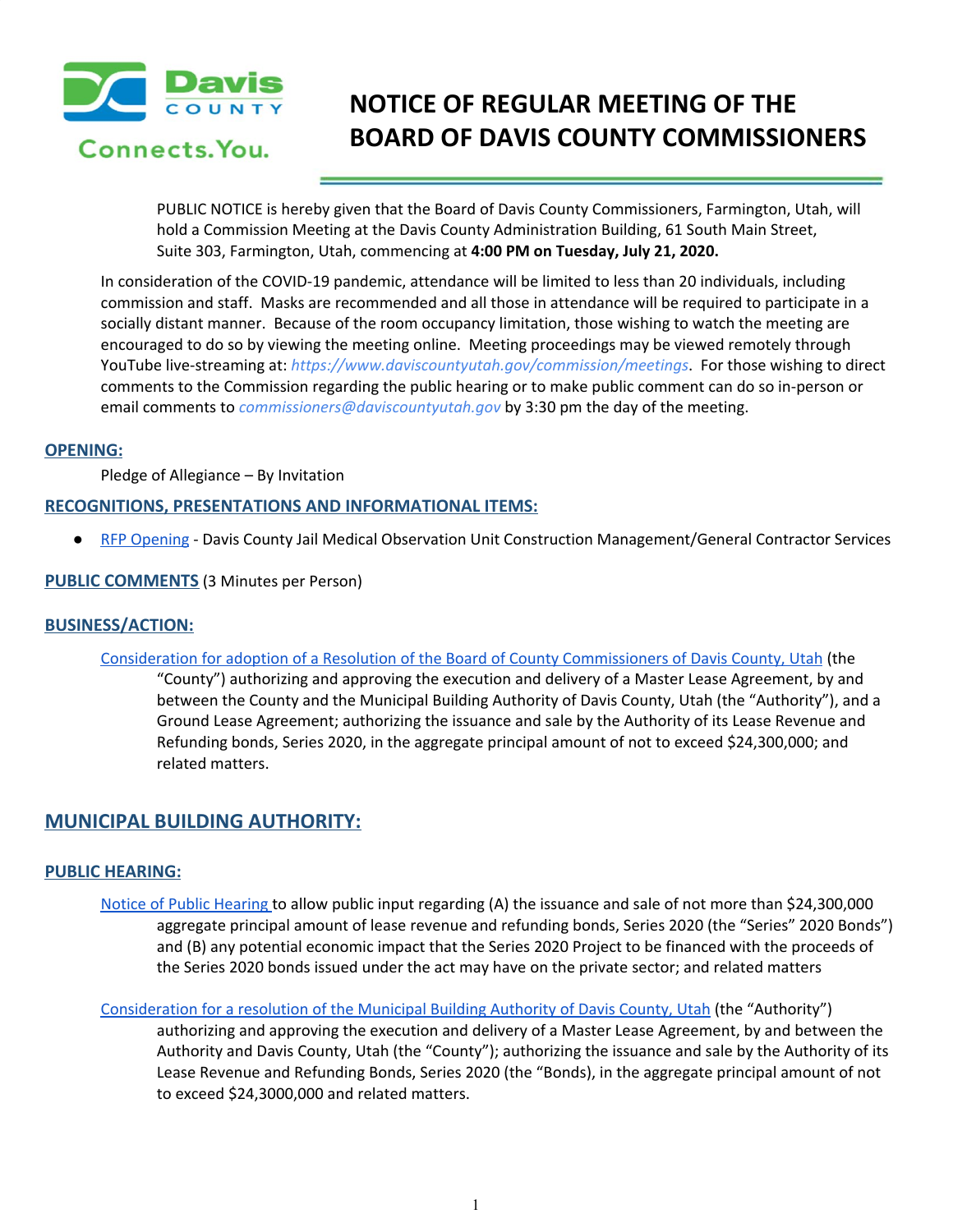# **BUSINESS/ACTION:**

- 1. [Agreement](https://drive.google.com/file/d/1NV7qpHrGoxrSzSEoeINq61vadPEhfqPE/view?usp=drivesdk) with The Master's Touch printing and electronic services for notices sent out by the Treasurer's Office (payable)
- 2. [Agreement](https://drive.google.com/file/d/1TH5m1MDzIh7Y3PIvCOhT7R6-Sc1JH5cp/view?usp=drivesdk) with Davis Technical College distribution of CARES Act (Coronavirus Aid, Relief, and Economic Security) funds to mitigate the effects of public health emergencies due to COVID-19 (payable)
- 3. Agreement with On Pitch [Performing](https://drive.google.com/file/d/1O4jWs2HiIvhuB31BnrloSQjEt0u-3gNU/view?usp=drivesdk) Arts (OPPA!) 2020 season sponsorship (payable)
- 4. [Amendment](https://drive.google.com/file/d/1K8jm__1MM80fzjgv_wJU4tbdIp63h7oP/view?usp=drivesdk) with Richter 7 outlining a branding refresh for the Davis County Tourism and Events Department (payable)
- 5. [Consider](https://drive.google.com/file/d/1aBnUqZ4vR6tCxy8XTvoGG2F3WcCIR1ST/view?usp=drivesdk) and approve Davis Council of Governments (COG) 2020 priority list of highway and public transit corridor preservation projects per UCA 72-2-117.5(7) (n/a)
- 6. Finalize Quitclaim Deed with Falcon Hill [Development](https://drive.google.com/file/d/1wmf_yFUsS91k99VwSjujfYkQcK-iLZMg/view?usp=drivesdk) LLC parcel of surplus tax sale property Tax ID 13-077-0020 (receivable)
- 7. [Subgrantee](https://drive.google.com/file/d/17Fq_lM6Xt4dwdhuYTul0ompUPy-s1Knr/view?usp=drivesdk) agreement with Family Connection Center dba Open Doors Social Services Block Grant (SSBG) FY20-21 funding for for crisis nursery services (payable)
- 8. Subgrantee agreement with PARC [Community](https://drive.google.com/file/d/1BzGTtS1UmLmMYxitYUvf3kskcKFmO2pD/view?usp=drivesdk) Partnership Foundation Social Services Block Grant (SSBG) FY20-21 funding for vocational case management services (payable)
- 9. [Agreement](https://drive.google.com/file/d/1GIGJ0Fxu3qMJeVCgU2o0iMPRfW2843Ti/view?usp=drivesdk) with Utah Dept. of Human Services, Div. of Aging and Adult Services Medicaid Aging Waiver pass-through stating general provisions, client related requirements, performance measurement and monitoring, payment terms and billing, applicable laws and requirements, recordkeeping, reporting requirements and indemnification (pass-through)
- 10. Summary list of Legacy Events Center space rental [agreements](https://drive.google.com/file/d/12QrQJeLMEoTSGK5enfVY9fmLatiDJs7E/view?usp=drivesdk) (13) July 13, 2020 (receivables)
- 11. Summary list of Legacy Events Center space rental [agreement](https://drive.google.com/file/d/1-sgNkKYYg4ELI-0eiJ6hXwaXMnNVxRe4/view?usp=drivesdk) (11) July 14, 2020 (receivables)
- 12. Summary list of Legacy Events Center space rental [agreements](https://drive.google.com/file/d/1blbwHq0JraxKTySslEBMYYOnv6F5tHFi/view?usp=drivesdk) (5) July 15, 2020 (receivables)
- 13. [Agreement](https://drive.google.com/file/d/1jGfyIvDQSL21o1zqNleLlplE-Fdf8ZT9/view?usp=drivesdk) with USA Wrestling Utah Intermountain Warriors Challenge Regional Wrestling Tournament to be held at Legacy Events Center (receivable)
- 14. Agreement with Rocky Mountain Asphalt [Rejuvenation](https://drive.google.com/file/d/1ppZxJlElHYKK8X2cTJW2TGZIxMk2EBMK/view?usp=drivesdk) parking lot preventative maintenance at the Central Davis Senior Center (payable)
- 15. [Agreement](https://drive.google.com/file/d/1H0Fh9h6A-PxFvN6V2-urNgvz_24x7524/view?usp=drivesdk) with 3482, Inc. temporary lease agreement for use of South Davis Branch Library premises for motion picture production (receivable)
- 16. Change order with Rocmont Industrial [Corporation](https://drive.google.com/file/d/1JuG7yN_0WQAQECtgKiEuP9EhnxbxqKX9/view?usp=drivesdk) additional wall system installed on hazardous flooring material that needs to be removed on the Memorial Courthouse and Campus Hazardous Material Abatement Project (payable)
- 17. Ratified [agreement](https://drive.google.com/file/d/1EyR4FUvQeQQ1k5v4PKTaJorWolpr6Gec/view?usp=drivesdk) with Priority Dispatch software allowing dispatchers to prioritize emergency calls (payable)
- 18. [Amendment](https://drive.google.com/file/d/1H0nAq8Es3fveb2fBM0QHYZxuW-eS-hQ4/view?usp=drivesdk) with Fruit Heights City extend law enforcement services for one year (receivable[\)](https://drive.google.com/file/d/1H0nAq8Es3fveb2fBM0QHYZxuW-eS-hQ4/view?usp=drivesdk)
- 19. Training [reimbursement](https://drive.google.com/file/d/14iqCmQWYC637ubzIcP4r6rANM8hI26rS/view?usp=drivesdk) agreement with Jacqueline Nicole Chlarson special functions and basic corrections academy, plus wages and benefits (receivable)
- 20. Training [reimbursement](https://drive.google.com/file/d/1wbPavzhXlZQ8lT9Fasc_XkJxd4s4hWbP/view?usp=drivesdk) agreement with Wade Gregory French benefits, wages and training costs for Special Functions and Basic Corrections (receivable)
- 21. Training [Reimbursement](https://drive.google.com/file/d/12aSOWwxChJoRBhVEEXDerozTC4J8tEhc/view?usp=drivesdk) Agreement with Jacob Burton Smith special functions and basic corrections academy, wages and benefits (receivable)

# **BOARD OF CANVASS:**

2020 Primary Election Canvass/Brian McKenzie, Davis County Chief Deputy Clerk/Auditor

# **BOARD OF EQUALIZATION:**

Property Tax Register